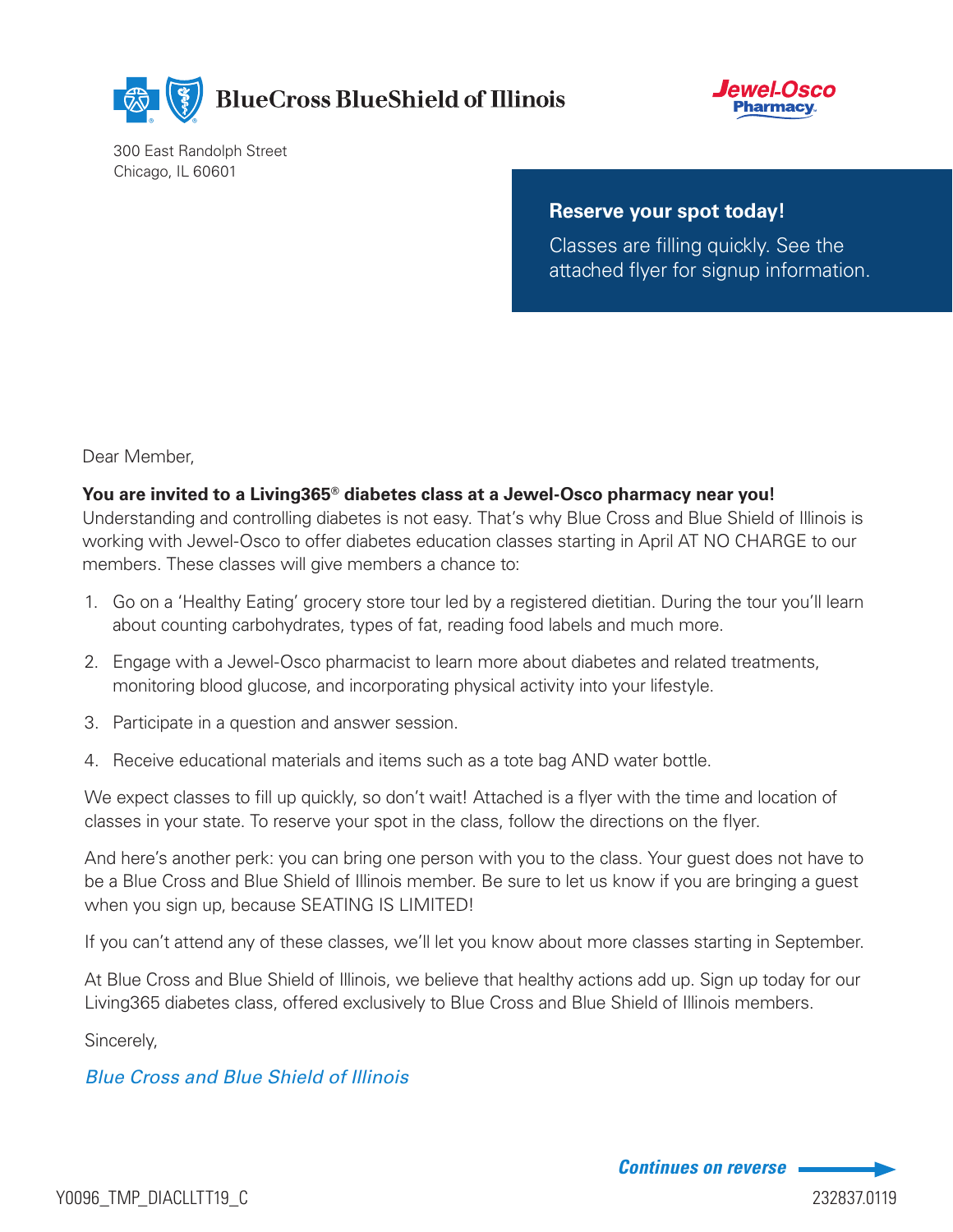

Our Living365® program is aimed at providing healthy guidance through classes, in-home test kits, printed materials, online resources and more.

If you have other questions or concerns, please call the phone number on the back of your member ID card.

Jewel-Osco is an independently contracted pharmacy solely responsible for the products and services they provide.

Blue Cross, Blue Shield and the Cross and Shield Symbols are registered service marks of the Blue Cross and Blue Shield Association, an association of independent Blue Cross and Blue Shield Plans.

Blue Cross and Blue Shield of Illinois, a Division of Health Care Service Corporation, a Mutual Legal Reserve Company, an Independent Licensee of the Blue Cross and Blue Shield Association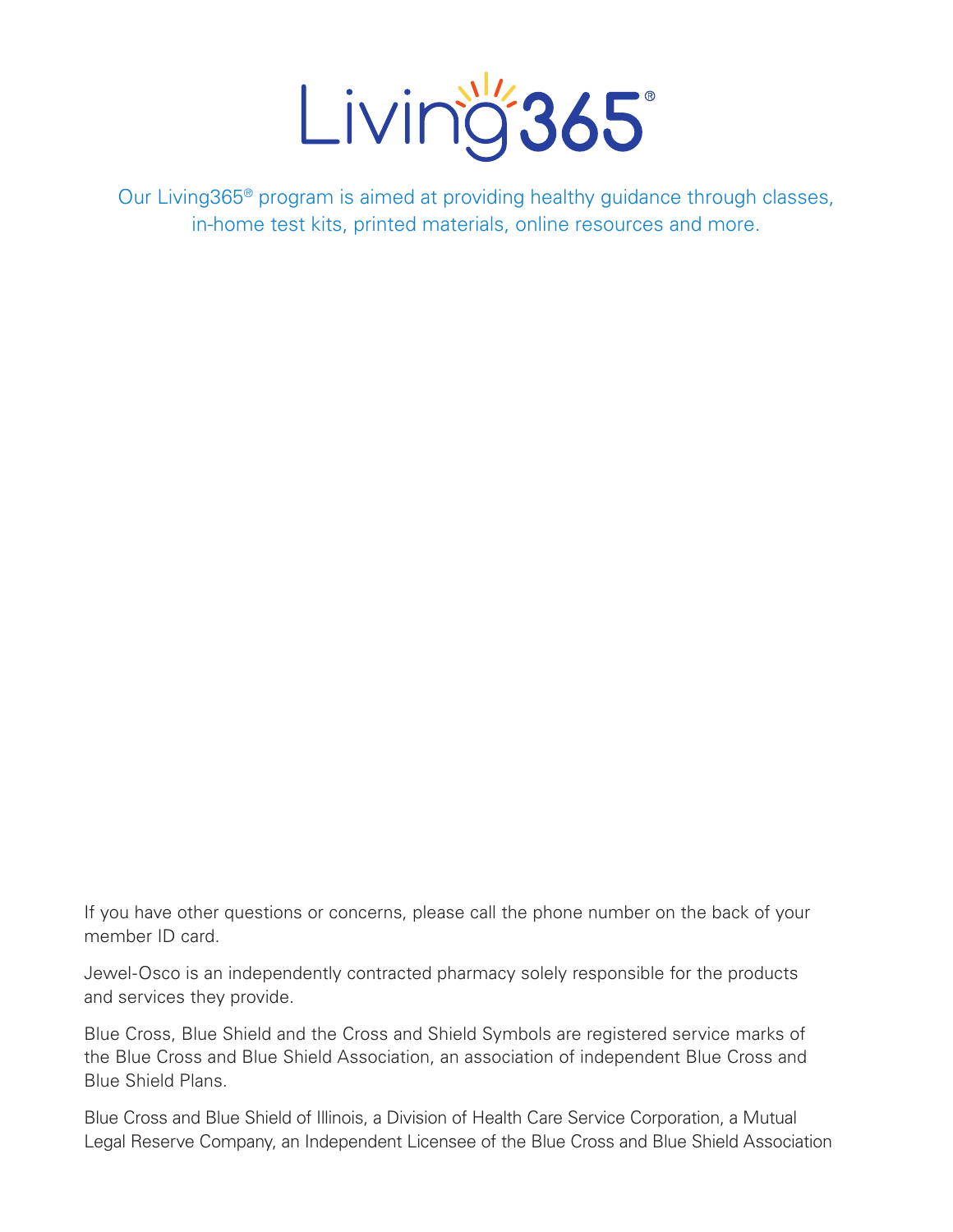



# **Diabetes Education Classes**

Join a registered dietitian and in-store pharmacist on this exclusive tour just for Blue Cross and Blue Shield members AT NO COST!

It's all part of our Living365<sup>®</sup> program!

## **Diabetes Education Classes - Dates & Times**

| <b>Saturday, April 6</b>    | <b>Thursday, April 11</b>   | <b>Wednesday, April 17</b> | <b>Thursday, April 25</b> |
|-----------------------------|-----------------------------|----------------------------|---------------------------|
| $11:00$ a.m. - $12:30$ p.m. | $11:00$ a.m. - $12:30$ p.m. | $6:00$ p.m. $-7:30$ p.m.   | 6:00 p.m. - 7:30 p.m.     |
| Jewel-Osco                  | Jewel-Osco                  | Jewel-Osco                 | Jewel-Osco                |
| 6140 Northwest Highway      | 1220 S. Ashland Ave.        | 17930 Wolf Road            | 4650 W. 103rd St.         |
| Crystal Lake, IL 60014      | Chicago, IL 60608           | Orland Park, IL 60467      | Oak Lawn, IL 60453        |
| <b>Thursday, May 2</b>      | <b>Saturday, May 4</b>      | <b>Thursday, May 9</b>     | <b>Monday, May 13</b>     |
| $11:00$ a.m. - $12:30$ p.m. | $10:00$ a.m. $-11:30$ a.m.  | $6:00$ p.m. $-7:30$ p.m.   | 6:00 p.m. - 7:30 p.m.     |
| Jewel-Osco                  | Jewel-Osco                  | Jewel-Osco                 | Jewel-Osco                |
| 7530 S. Stony Island Ave.   | 1200 W. Boughton            | 1225 Naper Blvd.           | 655 Main St. N.W.         |
| Chicago, IL 60649           | Bolingbrook, IL 60440       | Naperville, IL 60540       | Bourbonnais, IL 60914     |
| <b>Saturday, May 18</b>     | <b>Thursday, May 23</b>     | <b>Thursday, June 13</b>   | <b>Thursday, June 13</b>  |
| 10:00 a.m. - 11:30 a.m.     | $11:00$ a.m. - $12:30$ p.m. | $11:00$ a.m. $-12:30$ p.m. | $6:00$ p.m. $-7:30$ p.m.  |
| Jewel-Osco                  | Jewel-Osco                  | Jewel-Osco                 | Jewel-Osco                |
| 1177 S. Main St.            | 1655 E. 95th St.            | 2550 N. Clybourn Ave.      | 2520 N. Narragansett Ave. |
| Lombard, IL 60148           | Chicago, IL 60617           | Chicago, IL 60614          | Chicago, IL 60639         |

**Reserve your spot TODAY!** Call 877-728-6655 Monday through Friday from 9:00 a.m. – 6:30 p.m., local time OR visit **https://bit.ly/living365IL**.

If the class is cancelled for any reason, you will be notified by phone.<br> **Continues on reverse**